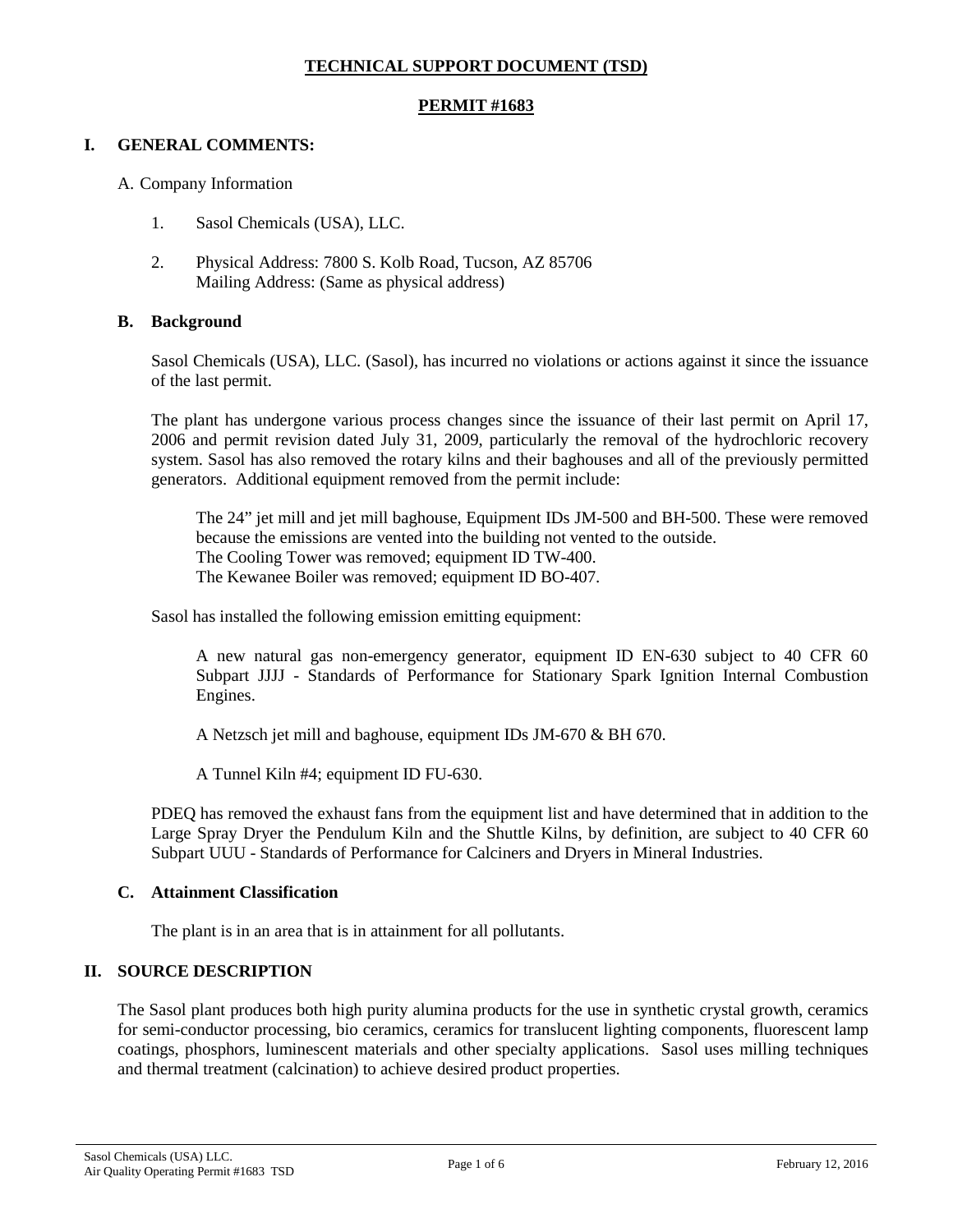#### **A. Process Description**

The Sasol plant produces high purity aluminum oxide starting from commodity grade hydrated aluminum oxide by first milling the material to smaller particle size and then thermally decompose the precipitated product as high purity aluminum oxide. The type of processes undertaken include the use of: kilns for high temperature production of materials, a blending silo and a mill for grinding product material to smaller sizes. The main pollutants emitted are:  $PM$ ,  $SO_2$ ,  $NO<sub>X</sub>$ , and  $CO$ .

#### **B. Air Pollution Control Equipment**

The air pollution control equipment at the site consists of baghouses.

The baghouses are part of the operational design of facility and perform dual functions within the site processes, to collect the product material and remove particulate matter from the exhaust drying gasses. The estimated emissions are based on the design airflow rates, material balance and baghouse effectiveness. The effectiveness of the baghouses is assumed to be 99%.

#### **III. REGULATORY HISTORY**

#### **A. Testing & Inspections**

Sasol was found in compliance after the last full compliance evaluation of Sasol, conducted on 02/28/12. Sasol is currently in substantial compliance with Pima County Code Title 17.

#### **B. Excess Emissions**

There was one report of an excess emission since issuance of the last permit in 2009.

#### **IV. EMISSIONS ESTIMATES**

The calculation of  $SO_x$ ,  $CO$ ,  $NO_x$ , and VOC emissions are based on  $AP-42$  Emission Factors, test results and the specific fuel consumption characteristics of the facility equipment.

When calculating annual emission in tons per year (tpy), the potential to emit (PTE) for the Pendulum Kiln was considered as two emission sources; a point source from the stack of the associated baghouse and a fugitive source at the exit end of the Pendulum Kiln as the alumina powder that has been processed through the pendulum kiln is dropped into a chute. PDEQ chose to use a conservative AP 42 emission factor representative of a typical drop or transfer point provided for similar material (cement supplement and lime material handling).

The following emission rates are for reference purposes only and are not intended to be enforced by direct measurement unless otherwise noted in the Specific Conditions of the air quality permit #1683.

| <b>Pollutant</b>                 | <b>Controlled</b><br><b>Emissions</b><br>(Tons/Yr) |
|----------------------------------|----------------------------------------------------|
| Nitrogen Oxides $(NOX)$          | 15.37                                              |
| Carbon Monoxide (CO)             | 15.38                                              |
| Volatile Organic Compounds (VOC) | 0.90                                               |
| Particulate Matter (PM)          | 15.6                                               |
| Sulfur Oxides $(SO_X)$           | 2.57                                               |
| Hazardous Air Pollutants (HAPs)  | 0.57                                               |

The plant is an area source for Hazardous Air Pollutants.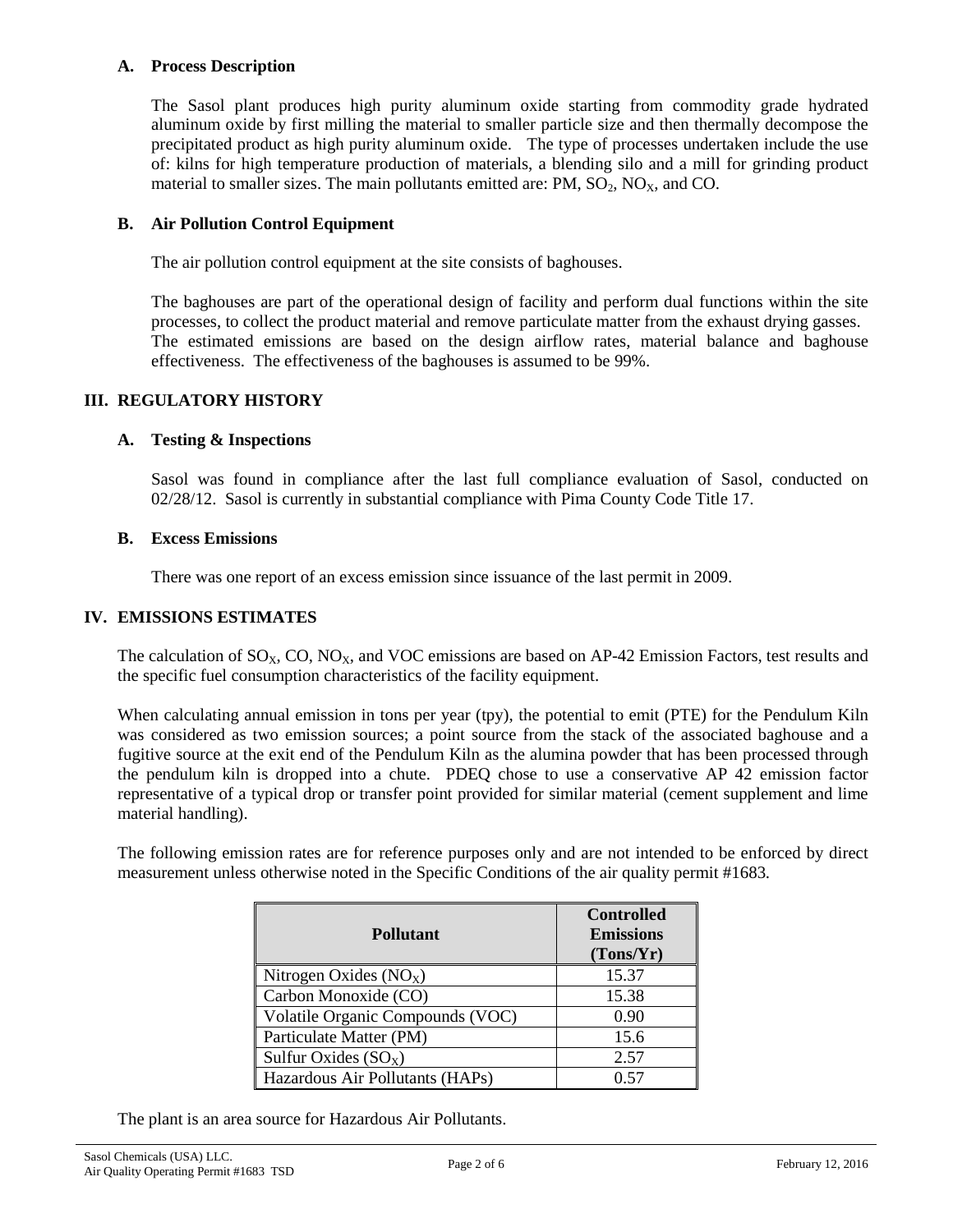#### **V. APPLICABLE REQUIREMENTS**

#### **A. New Source Performance Standards (NSPS):**

**40 CFR Part 60 Subpart UUU -** Standards of Performance for Calciners and Dryers in Mineral Industries.

- 60.732(a) Standards for Particulate Matter.
- 60.734 Monitoring of Emissions and Operations:

Source is exempt from monitoring requirements of this part when the potential to emit from each calciner and dryer is less than 11 tons/yr. **[Reference attachment: EPA Applicability Determination Detail, Control Number 9600060]**

60.736(a) and (b)(1) - Test Methods and Procedures

**40 CFR Part 60 Subpart JJJJ -** Standards of Performance for Stationary Spark Ignition Internal Combustion Engines

**B. State Implementation Plan (SIP) -** The following SIP rules apply:

| <b>Rule 316.A</b> | Particulate Materials.                              |
|-------------------|-----------------------------------------------------|
|                   | Rule 318.A and C Vacant Lots and Open Spaces.       |
| <b>Rule 321</b>   | Emissions-Discharge Opacity Limiting Standards.     |
| Rule 332          | <b>Compilation of Mass Rates and Concentrations</b> |
| Rule 343          | Visibility Limiting Standard.                       |
| Rule 344.A        | <b>Odor Limiting Standards.</b>                     |
|                   |                                                     |

**C. Pima County Code (PCC) -** The following PCC rules apply:

| 17.16.010 | Local rules and standards.                                                         |
|-----------|------------------------------------------------------------------------------------|
| 17.16.030 | Odor limiting standards.                                                           |
| 17.16.040 | Standards and applicability (includes NESHAP.)                                     |
| 17.16.050 | Visibility limiting standard.                                                      |
| 17.16.100 | Particulate materials.                                                             |
| 17.16.165 | Standards of performance for fossil-fuel fired industrial and commercial equipment |
| 17.16.430 | Standards of performance for unclassified sources.                                 |
|           |                                                                                    |

## **VI. PERMIT CONTENTS**

## **A***.* **Emission Limits/ Standards:**

NSPS Equipment

| 40 CFR 60.732(a) & (b) 17.12.350<br>Control Number 9600060, 17.12.350 | Particulate Matter Standard<br><b>NSPS</b> Applicability Determination Detail |
|-----------------------------------------------------------------------|-------------------------------------------------------------------------------|
| 17.12.190.B                                                           | accepted emission limitations and<br>Voluntary<br>standards                   |
| 40 CFR 60.11(c), 17.12.350                                            | <b>Opacity Standard</b>                                                       |
| 40 CFR $60.11(d)$                                                     | Good air pollution control practice<br>for<br>minimizing emissions            |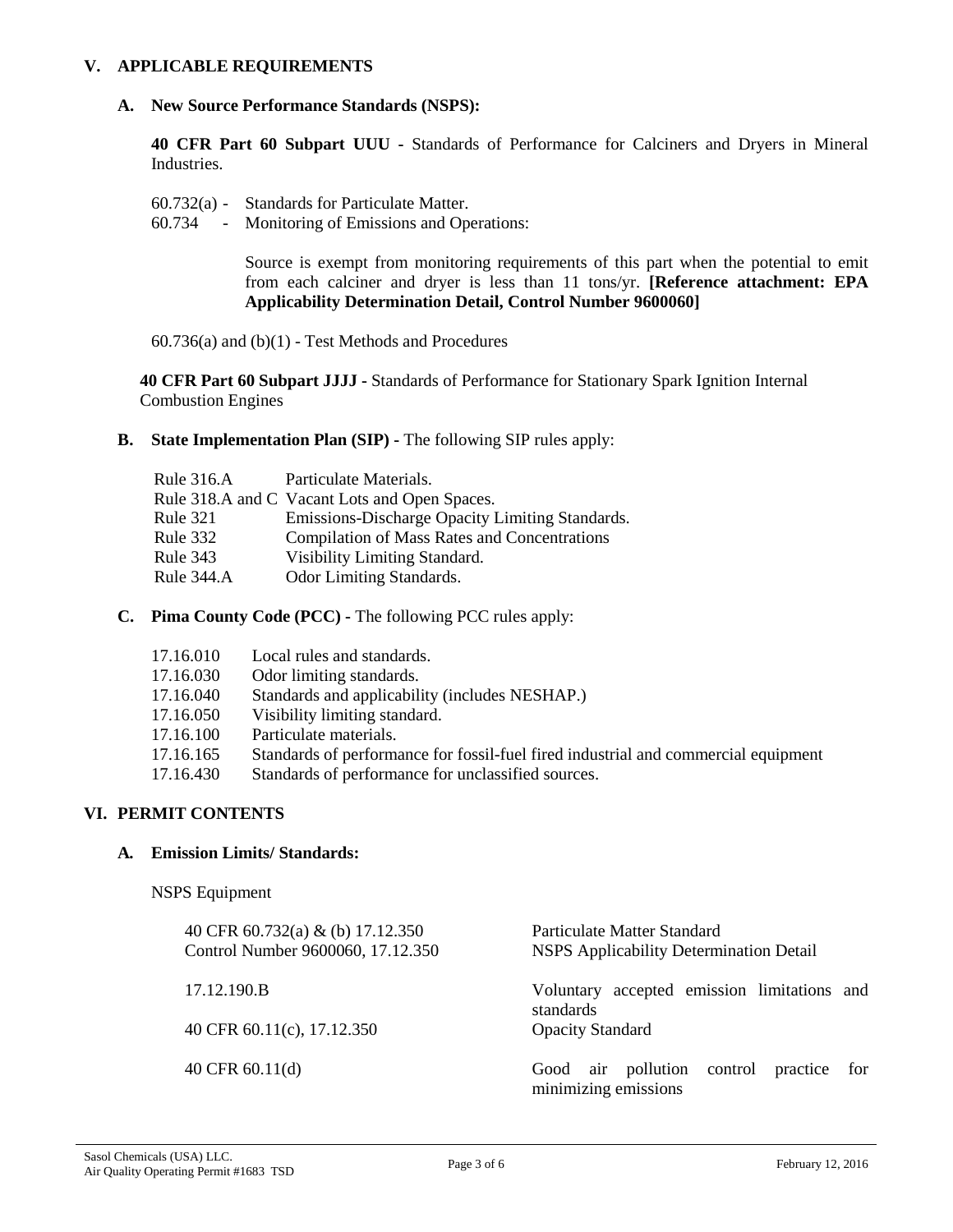|    | Non NSPS Equipment<br>17.16.430.A & B.                                            |                                                                    | sources                                        | Standards of performance for unclassified   |  |  |
|----|-----------------------------------------------------------------------------------|--------------------------------------------------------------------|------------------------------------------------|---------------------------------------------|--|--|
|    | 17.16.430.B, 17.16.130.F.1, F.2 &<br>SIP Rule 316.A, 17.12.350                    |                                                                    |                                                | Particulate matter determination            |  |  |
|    | SIP Rule 321.A, 17.16.030, 17.16. 130.B.3                                         |                                                                    | <b>Opacity Limitation</b>                      |                                             |  |  |
|    | <b>Fossil Fuel Fired Equipment</b><br>SIP Rule 332, 17.16.165.C.1, 17.16.165.D    |                                                                    |                                                | <b>Particulate Matter Standard</b>          |  |  |
|    | General Standards for the Facility<br>17.16.100.A, SIP Rule 318.A, SIP Rule 318.C |                                                                    |                                                | <b>Particulate Matter Standard</b>          |  |  |
|    | SIP Rule 321.A.1, 17.16.040.A 17.16.130.B.3,<br>17.16.050.B & 17.16.010.B         |                                                                    | <b>Opacity Standard</b>                        |                                             |  |  |
|    | 17.16.050.D, D.2 & D.3<br>SIP Rule 344.A, 17.16.030                               |                                                                    | <b>Odor Limiting Standard</b>                  | <b>Visibility Limiting Standard</b>         |  |  |
| В. | <b>Monitoring Requirements:</b>                                                   |                                                                    |                                                |                                             |  |  |
|    | <b>NSPS</b> Equipment<br>17.12.180.A.3                                            |                                                                    |                                                | Particulate Matter/Opacity Monitoring       |  |  |
|    | 17.12.030                                                                         |                                                                    |                                                | Sampling, testing and analysis requirements |  |  |
|    | 40 CFR 60.8 and 40 CFR 60.736, 17.12.050                                          |                                                                    | Performance Test                               |                                             |  |  |
|    | Non NSPS Equipment<br>17.12.180.A.3                                               |                                                                    |                                                | Particulate Matter/Opacity Monitoring       |  |  |
|    | <b>Fossil Fuel Fired Equipment</b><br>17.12.180.A.3                               |                                                                    |                                                | Operation and maintenance requirements      |  |  |
|    | General Standards for the Facility<br>17.16.050                                   |                                                                    | Particulate Matter                             |                                             |  |  |
|    | 17.12.180.A.3                                                                     |                                                                    | Odor control                                   |                                             |  |  |
| C. | <b>Recordkeeping Requirements:</b>                                                |                                                                    |                                                |                                             |  |  |
|    | <b>NSPS</b> Equipment<br>17.12.180.A.4                                            | maintenance plan                                                   | Record observations according to operation and |                                             |  |  |
|    | Non NSPS Equipment<br>17.12.180.A.4                                               |                                                                    | Recording of opacity observations              |                                             |  |  |
|    | 17.12.180.A.4                                                                     | Record observations according to operation and<br>maintenance plan |                                                |                                             |  |  |
|    | <b>General Standards</b><br>17.12.180.A.4                                         |                                                                    | Particulate Matter/Opacity recordkeeping       |                                             |  |  |
|    |                                                                                   |                                                                    |                                                |                                             |  |  |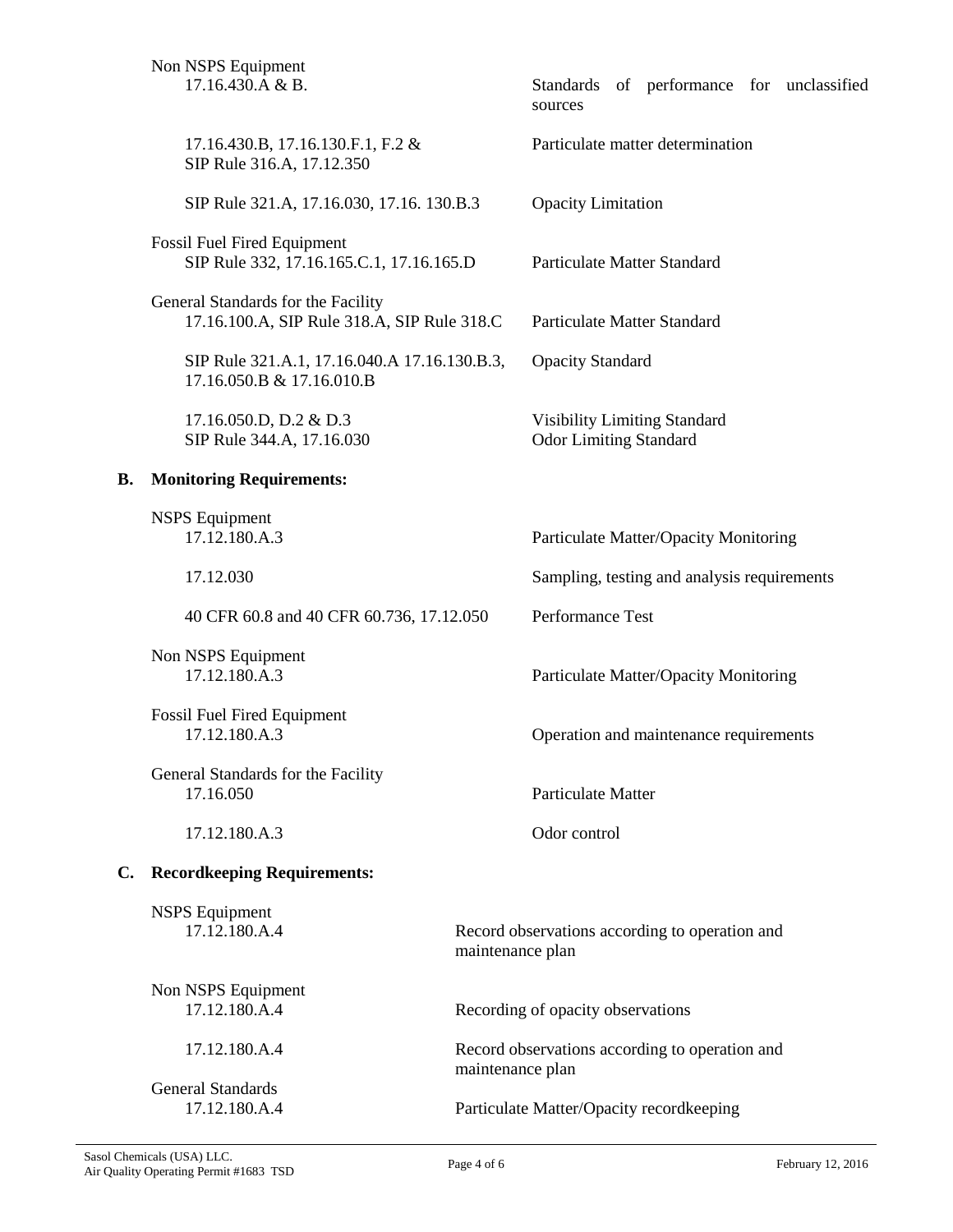# **D. Reporting Requirements:**

| <b>NSPS</b> Equipment<br>17.12.180.A.5              | Reporting observations according to operation and<br>maintenance plan |
|-----------------------------------------------------|-----------------------------------------------------------------------|
| 40 CFR 60.8 & 17.12.050                             | Report results of performance tests Non NSPS Equipment                |
| 17.12.180.A.5                                       | Reporting requirements according to general standards                 |
| <b>Fossil Fuel fired Equipment</b><br>17.12.180.A.5 | Reporting requirements according to general standards                 |
| <b>General Standards</b><br>17.12.180.A.5           | Operation and maintenance plan submittal                              |
| 17.12.180.A.5.a                                     | Excess emissions and permit deviation reporting.                      |
| 17.12.180.A.5.a                                     | Semiannual summary reports of required monitoring                     |
| 17.12.320                                           | Emissions inventory reporting                                         |
| 17.12.240                                           | Operational change                                                    |

# **E. Testing Requirements:**

| <b>NSPS Equipment</b><br>17.20.070 | EPA Test Method 5 Test to monitor particulate matter                            |
|------------------------------------|---------------------------------------------------------------------------------|
| 17.20.010                          | Particulate Matter testing upon request by the Control Officer                  |
| General Standards<br>17.12.180.A.3 | Permit contents - monitoring                                                    |
| 17.20.010                          | Test procedures/ methods                                                        |
| 17.20.010                          | Performance testing according to operation and maintenance plan                 |
| 17.20.010                          | Particulate Matter testing upon request by the Control Officer                  |
| 17.20.010                          | EPA Test Method 9 Test to monitor opacity                                       |
| 17.20.010                          | Performance test once per permit term or upon request by the Control<br>Officer |
| 17.20.010                          | Odor testing if requested by Control Officer                                    |

# **F. Alternate Operating Scenarios:**

The applicant has not requested any alternate operating scenarios.